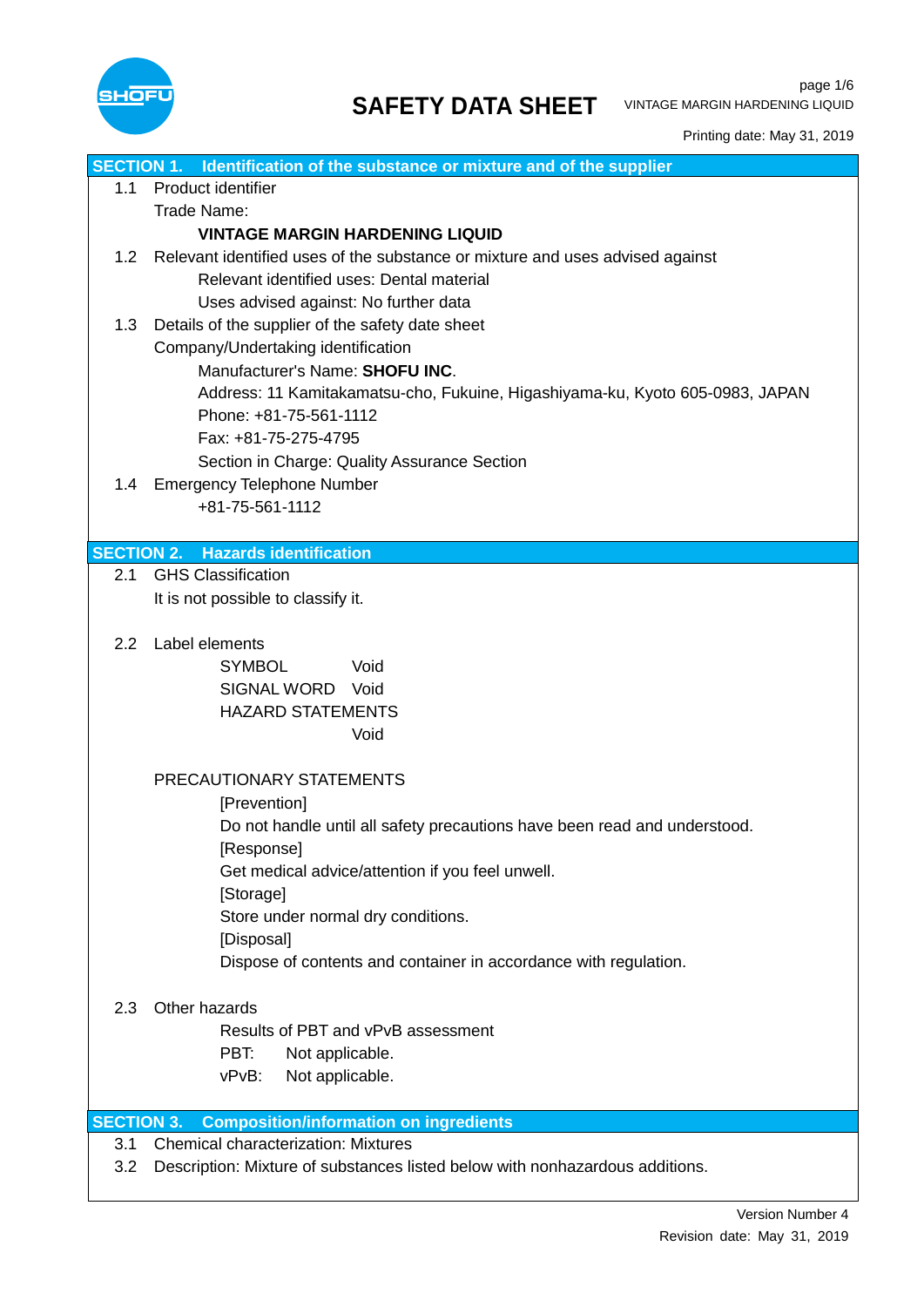

| 3.3               | Dangerous components: Void<br>Water                                                                                                                                                                                                                                             |
|-------------------|---------------------------------------------------------------------------------------------------------------------------------------------------------------------------------------------------------------------------------------------------------------------------------|
|                   | Propylene Glycol [Cas No.57-55-6]<br>30-50 %                                                                                                                                                                                                                                    |
|                   | <b>Others</b>                                                                                                                                                                                                                                                                   |
| 3.4               | Additional information: For the wording of the listed risk phrases refer to section 2                                                                                                                                                                                           |
| <b>SECTION 4.</b> | <b>First-aid measures</b>                                                                                                                                                                                                                                                       |
| 4.1               | Description of first aid measures                                                                                                                                                                                                                                               |
|                   | Eye contact: Rinse cautiously with water for several minutes. Remove contact lenses, if present.<br>and easy to do. If eye irritation persists, get medical advice/attention.<br>Skin contact: Wash immediately with soap and plenty of water. If on skin, skin irritation, get |
|                   | medical advice/attention.                                                                                                                                                                                                                                                       |
|                   | Ingestion:<br>Rinse mouth and seek medical advice if necessary.                                                                                                                                                                                                                 |
|                   | Inhalation:<br>Remove victim to fresh air and keep at rest in a position comfortable for breathing.                                                                                                                                                                             |
| 4.2               | Most important symptoms and effects, both acute and delayed<br>No further relevant information available.                                                                                                                                                                       |
| 4.3               | Indication of any immediate medical attention and special treatment needed                                                                                                                                                                                                      |
|                   | No further relevant information available.                                                                                                                                                                                                                                      |
|                   |                                                                                                                                                                                                                                                                                 |
|                   | <b>SECTION 5. Fire-fighting measures</b>                                                                                                                                                                                                                                        |
| 5.1               | <b>Extinguishing Media:</b>                                                                                                                                                                                                                                                     |
| 5.2               | Water, Foam, CO <sub>2</sub> , Powder, Dry sand<br>Special hazards arising from the substance or mixture:                                                                                                                                                                       |
|                   | In case of fire, irritation gases and fumes may emit.                                                                                                                                                                                                                           |
| 5.3               | Advice for firefighters:                                                                                                                                                                                                                                                        |
|                   | Wear fire protective cloth and self-contained breathing apparatus, if necessary.                                                                                                                                                                                                |
|                   |                                                                                                                                                                                                                                                                                 |
|                   | <b>SECTION 6.</b> Accidental release measures                                                                                                                                                                                                                                   |
| 6.1               | Personal precautions, protective equipment and emergency procedures:                                                                                                                                                                                                            |
|                   | Avoid contact with eyes and skin.                                                                                                                                                                                                                                               |
|                   | Wears an appropriate protection tool.                                                                                                                                                                                                                                           |
| 6.2               | <b>Environmental Precautions:</b>                                                                                                                                                                                                                                               |
|                   | Be careful not to affect the environment by being discharged into rivers and sewers.                                                                                                                                                                                            |
| 6.3               | Methods and material for containment and cleaning Up:                                                                                                                                                                                                                           |
|                   | Wipe up and discard in a stable container.                                                                                                                                                                                                                                      |
| 6.4               | Reference to other section:                                                                                                                                                                                                                                                     |
|                   | See Section 7 for information on safe handling.                                                                                                                                                                                                                                 |
|                   | See Section 8 for information on personal protection equipment.<br>See Section 13 for disposal information.                                                                                                                                                                     |
|                   |                                                                                                                                                                                                                                                                                 |
| <b>SECTION 7.</b> | <b>Handling and storage</b>                                                                                                                                                                                                                                                     |
| 7.1               | Precautions for safe handling:                                                                                                                                                                                                                                                  |
|                   | Wears an appropriate protection tool, and avoids eyes, the cutaneous contacts.                                                                                                                                                                                                  |
| 7.2               | Conditions for safe storage, including any incompatibilities:                                                                                                                                                                                                                   |
|                   | Store in a cool, dark, well-ventilated place, away from direct sunlight.                                                                                                                                                                                                        |
|                   |                                                                                                                                                                                                                                                                                 |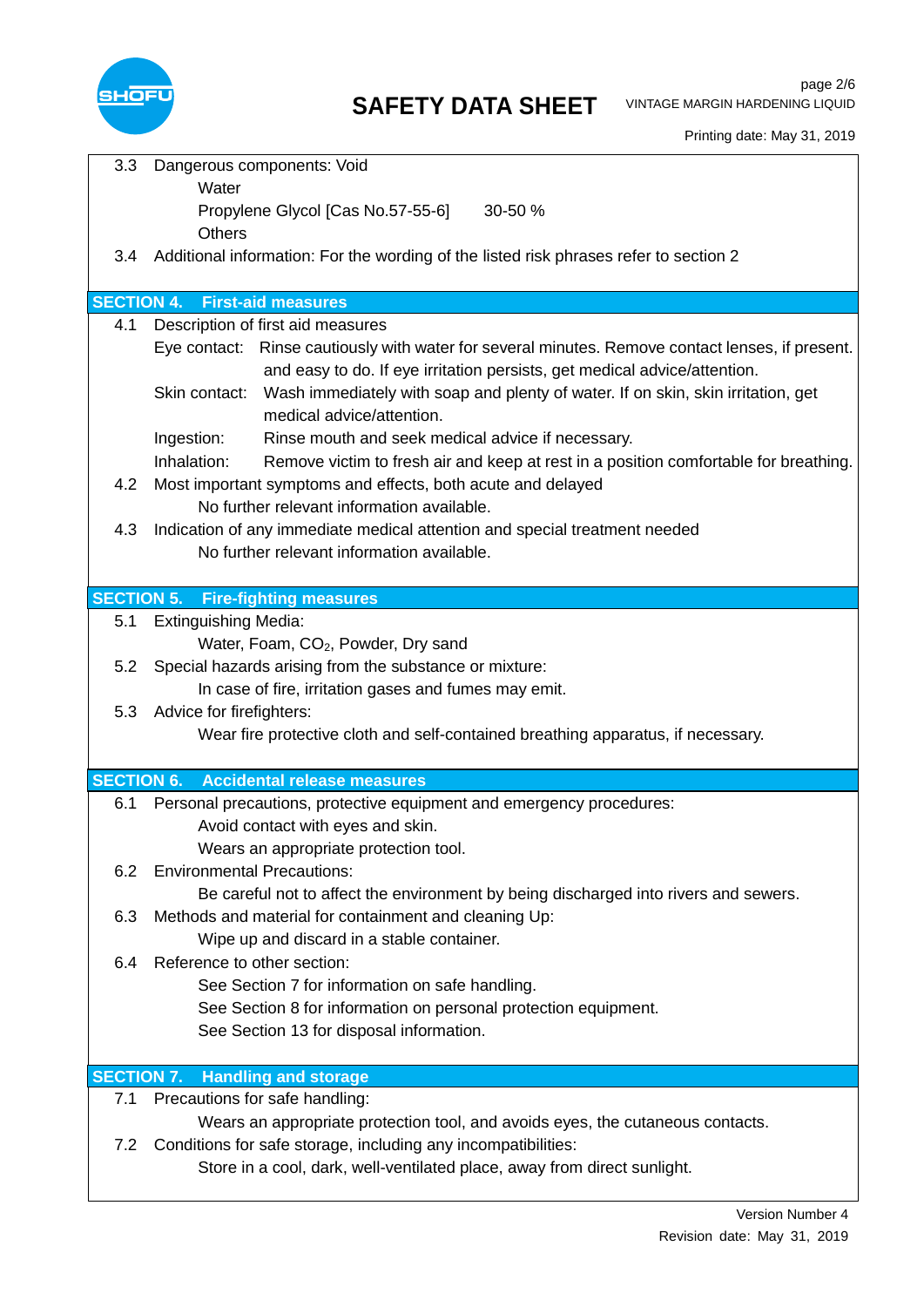

| 7.3               | Specific end use(s):                                  |                                                                                                    |                                                                                                                                     |  |  |
|-------------------|-------------------------------------------------------|----------------------------------------------------------------------------------------------------|-------------------------------------------------------------------------------------------------------------------------------------|--|--|
|                   | No further relevant information available.            |                                                                                                    |                                                                                                                                     |  |  |
|                   |                                                       |                                                                                                    |                                                                                                                                     |  |  |
| <b>SECTION 8.</b> |                                                       | <b>Exposure controls/personal protection</b>                                                       |                                                                                                                                     |  |  |
| 8.1               | Control parameters:                                   |                                                                                                    |                                                                                                                                     |  |  |
|                   |                                                       | Ingredients with limit values that require monitoring at the workplace:                            |                                                                                                                                     |  |  |
|                   |                                                       |                                                                                                    | The product does not contain any relevant quantities of materials with critical values that                                         |  |  |
|                   |                                                       | have to be monitored at the workplace.                                                             |                                                                                                                                     |  |  |
| 8.2               | Exposure controls:                                    |                                                                                                    |                                                                                                                                     |  |  |
|                   | <b>Respiratory Protection:</b>                        |                                                                                                    |                                                                                                                                     |  |  |
|                   |                                                       | Dust mask                                                                                          |                                                                                                                                     |  |  |
|                   | <b>Skin Protection:</b>                               | <b>Hand Protection</b>                                                                             |                                                                                                                                     |  |  |
|                   |                                                       | substance/ the preparation.                                                                        | The glove material has to be impermeable and resistant to the product/ the                                                          |  |  |
|                   |                                                       |                                                                                                    | Due to missing tests no recommendation to the glove material can be given<br>for the product/ the preparation/the chemical mixture. |  |  |
|                   |                                                       |                                                                                                    | Selection of the glove material on consideration of the penetration times,                                                          |  |  |
|                   |                                                       | rates of diffusion and the degradation.                                                            |                                                                                                                                     |  |  |
|                   |                                                       | Material of gloves                                                                                 |                                                                                                                                     |  |  |
|                   |                                                       |                                                                                                    | The selection of the suitable gloves does not only depend on                                                                        |  |  |
|                   |                                                       |                                                                                                    | the material, but also on further marks of quality and varies from                                                                  |  |  |
|                   |                                                       |                                                                                                    | manufacturer to manufacturer. As the product is a preparation                                                                       |  |  |
|                   |                                                       |                                                                                                    | of several substances, the resistance of the glove material can<br>not be calculated in advance and has therefore to be checked     |  |  |
|                   |                                                       |                                                                                                    |                                                                                                                                     |  |  |
|                   |                                                       |                                                                                                    | prior to the application.                                                                                                           |  |  |
|                   |                                                       | Penetration time of glove material<br>۰<br>The exact break through time has to be found out by the |                                                                                                                                     |  |  |
|                   |                                                       |                                                                                                    | manufacturer of the protective gloves and has to be observed.                                                                       |  |  |
|                   |                                                       | ۰                                                                                                  | For the permanent contact of a maximum of 15 minutes gloves made of                                                                 |  |  |
|                   |                                                       | the following materials are suitable:                                                              |                                                                                                                                     |  |  |
|                   |                                                       | Butyl rubber, BR                                                                                   |                                                                                                                                     |  |  |
|                   |                                                       | Nitrile rubber, NBR                                                                                |                                                                                                                                     |  |  |
|                   | Eye Protection:                                       | Safety goggles                                                                                     |                                                                                                                                     |  |  |
|                   |                                                       |                                                                                                    |                                                                                                                                     |  |  |
| <b>SECTION 9.</b> |                                                       | <b>Physical and chemical properties</b>                                                            |                                                                                                                                     |  |  |
| 9.1               |                                                       | Information on basic physical and chemical properties                                              |                                                                                                                                     |  |  |
|                   | Appearance/Odor/Colour:                               |                                                                                                    | Colorless viscous liquid with sweet odor.                                                                                           |  |  |
|                   | Odour threshold                                       |                                                                                                    | Not determined.                                                                                                                     |  |  |
|                   | рH                                                    |                                                                                                    | Not determined.                                                                                                                     |  |  |
|                   | Melting point/freezing point<br><b>Boiling Point:</b> |                                                                                                    | Not determined.                                                                                                                     |  |  |
|                   |                                                       |                                                                                                    | $>$ 100 °C                                                                                                                          |  |  |
|                   | Flash point:                                          |                                                                                                    | Not determined.                                                                                                                     |  |  |
|                   | Evaporation rate                                      |                                                                                                    | Not determined.                                                                                                                     |  |  |
|                   | Flammability (solid, gas)                             |                                                                                                    | Not applicable.                                                                                                                     |  |  |
|                   |                                                       | Upper/lower flammability or explosive limits                                                       | Not determined.                                                                                                                     |  |  |
|                   | Vapour pressure                                       |                                                                                                    | Not determined.                                                                                                                     |  |  |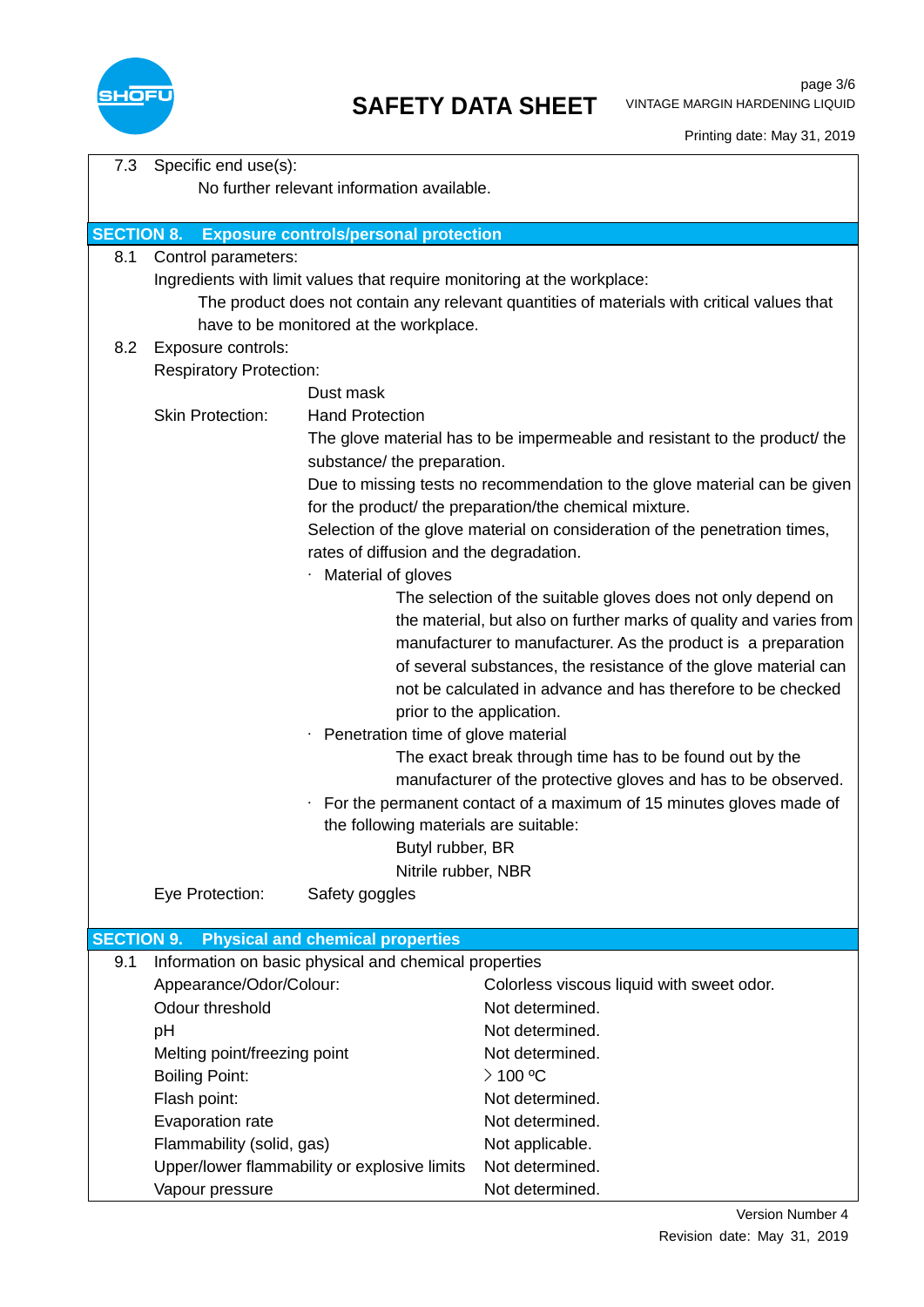

## **SAFETY DATA SHEET**

|     | Vapour density                                      |                        | Not determined.                                                   |  |
|-----|-----------------------------------------------------|------------------------|-------------------------------------------------------------------|--|
|     | <b>Relative Density:</b>                            |                        | $1.02$ (water=1)                                                  |  |
|     | Solubility: water solubility                        |                        | Soluble.                                                          |  |
|     | Partition coefficient: n-octanol/water              |                        | Not determined.                                                   |  |
|     | Auto-ignition temperature                           |                        | Not determined.                                                   |  |
|     | Decomposition temperature                           |                        | Not determined.                                                   |  |
|     | Viscosity                                           |                        | Not determined.                                                   |  |
|     | <b>Explosive properties</b>                         |                        | Not applicable.                                                   |  |
|     | <b>Oxidising properties</b>                         |                        | Not applicable.                                                   |  |
| 9.2 | Other information                                   |                        |                                                                   |  |
|     | No further relevant information available.          |                        |                                                                   |  |
|     |                                                     |                        |                                                                   |  |
|     | <b>SECTION 10. Stability and reactivity</b>         |                        |                                                                   |  |
|     | 10.1 Reactivity:                                    |                        |                                                                   |  |
|     | No further relevant information available.          |                        |                                                                   |  |
|     | 10.2 Chemical stability:                            |                        |                                                                   |  |
|     | Stable under normal temperatures and pressures.     |                        |                                                                   |  |
|     | 10.3 Possibility of hazardous reactions:            |                        |                                                                   |  |
|     | No dangerous reactions known.                       |                        |                                                                   |  |
|     | 10.4 Condition to Avoid:                            |                        |                                                                   |  |
|     | No further relevant information available.          |                        |                                                                   |  |
|     | 10.5 Incompatible materials:                        |                        |                                                                   |  |
|     | No further relevant information available.          |                        |                                                                   |  |
|     | 10.6 Hazardous Decomposition Products:              |                        |                                                                   |  |
|     | None under normal conditions of storage and use.    |                        |                                                                   |  |
|     |                                                     |                        |                                                                   |  |
|     | <b>SECTION 11. Toxicological information</b>        |                        |                                                                   |  |
|     | 11.1 Information on toxicological effects:          |                        |                                                                   |  |
|     | Acute toxicity:                                     | Propylene Glycol; Oral | LD50<br>$20$ g/kg<br>rat                                          |  |
|     | Skin corrosion/irritation:                          |                        | Based on available data, the classification criteria are not met. |  |
|     | Eye damage/irritation:                              |                        | Based on available data, the classification criteria are not met. |  |
|     |                                                     |                        |                                                                   |  |
|     | Sensitization to the respiratory tract:             |                        |                                                                   |  |
|     |                                                     |                        | Based on available data, the classification criteria are not met. |  |
|     | Skin sensitization:                                 |                        | Based on available data, the classification criteria are not met. |  |
|     | Germ cell mutagenicity/Genotoxicity:                |                        |                                                                   |  |
|     |                                                     |                        | Based on available data, the classification criteria are not met. |  |
|     | Carcinogenicity:                                    |                        | Based on available data, the classification criteria are not met. |  |
|     | Reproductive toxicity:                              |                        | Based on available data, the classification criteria are not met. |  |
|     | Effects on or via lactation: Lack of data.          |                        |                                                                   |  |
|     | Specific target organ toxicity (single exposure):   |                        |                                                                   |  |
|     |                                                     |                        | Based on available data, the classification criteria are not met. |  |
|     | Specific target organ toxicity (repeated exposure): |                        |                                                                   |  |
|     |                                                     |                        | Based on available data, the classification criteria are not met. |  |
|     | Aspiration hazard:                                  |                        | Based on available data, the classification criteria are not met. |  |
|     |                                                     |                        |                                                                   |  |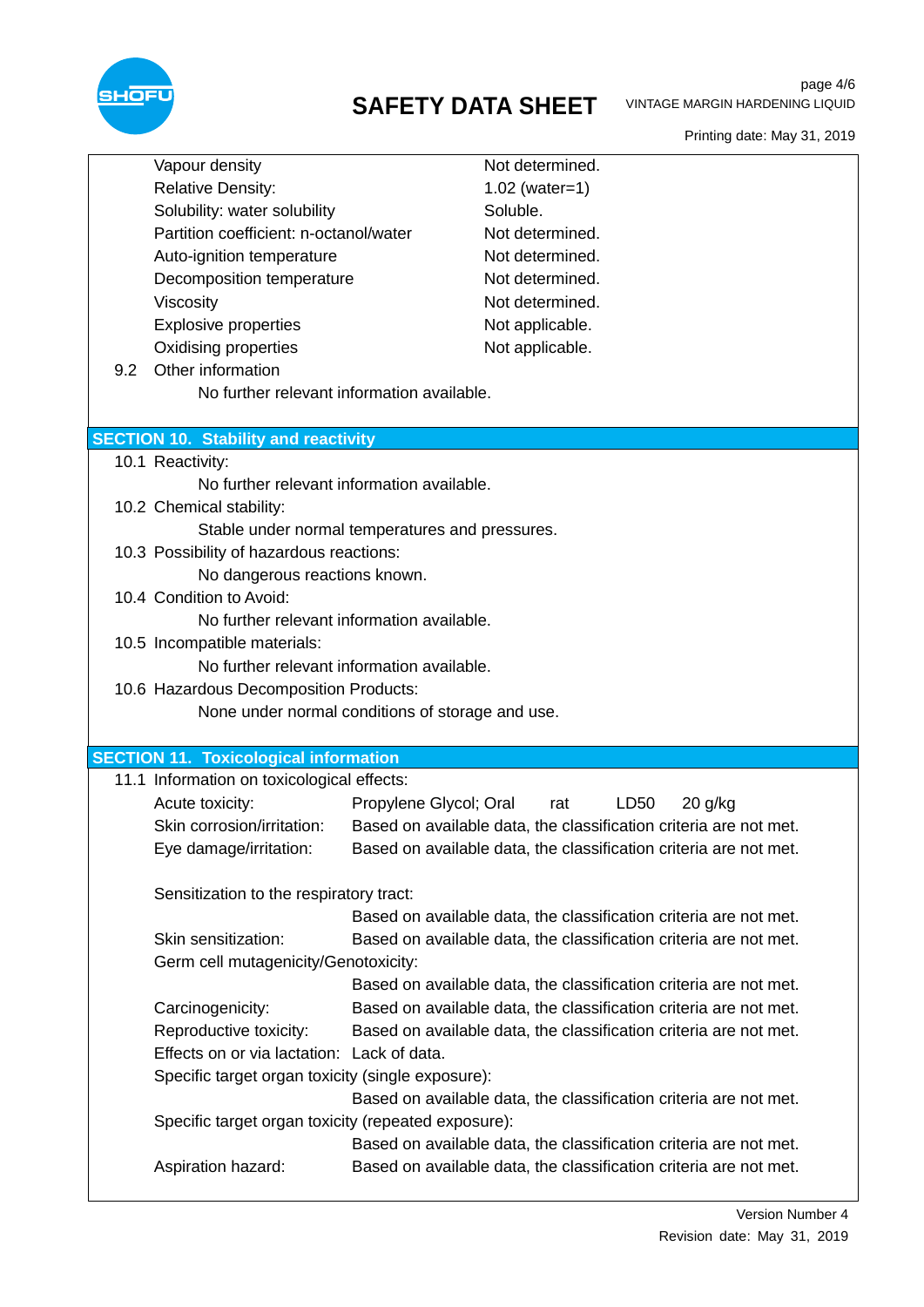

| <b>SECTION 12. Ecological information</b>                                                 |
|-------------------------------------------------------------------------------------------|
| 12.1 Toxicity:                                                                            |
| No further relevant information available.                                                |
| 12.2 Persistence and degradability:                                                       |
| No further relevant information available.                                                |
| 12.3 Bioaccumulative potential:                                                           |
| No further relevant information available.                                                |
| 12.4 Mobility in soil:                                                                    |
| No further relevant information available.                                                |
| 12.5 Results of PBT and vPvB assessment:                                                  |
| Not applicable.                                                                           |
| 12.6 Other adverse effects:                                                               |
| No further relevant information available.                                                |
|                                                                                           |
| <b>SECTION 13. Disposal considerations</b>                                                |
| 13.1 Waste treatment methods:                                                             |
| Dispose of contents/container to in accordance with local/regional/national/international |
| regulations.                                                                              |
|                                                                                           |
| <b>SECTION 14. Transport information</b>                                                  |
| 14.1 UN number:<br>Void                                                                   |
| Void<br>14.2 UN proper shipping name:                                                     |
| 14.3 Transport hazard class(es):<br>Void                                                  |
| 14.4 Packing group:<br>Void                                                               |
| 14.5 Environmental hazards:<br>No further relevant information available.                 |
| 14.6 Special precautions for user:<br>Not applicable.                                     |
| 14.7 Transport in bulk according to Annex II of MARPOL73/78 and the IBC Code:             |
| Not applicable.                                                                           |
|                                                                                           |
| <b>SECTION 15. Regulatory informati</b>                                                   |
| Follow all regulations in your country.                                                   |
|                                                                                           |
| <b>SECTION 16. Other information</b>                                                      |
| This product is intended for use by dental professionals. (instrument/material)           |
|                                                                                           |
| NFPA ratings for USA (scale 0-4)                                                          |
| Propylene Glycol;                                                                         |
|                                                                                           |
| Heaith $= 0$                                                                              |
| $Fire = 1$                                                                                |
| Reactivity = $0$                                                                          |
|                                                                                           |
|                                                                                           |
|                                                                                           |
|                                                                                           |
|                                                                                           |